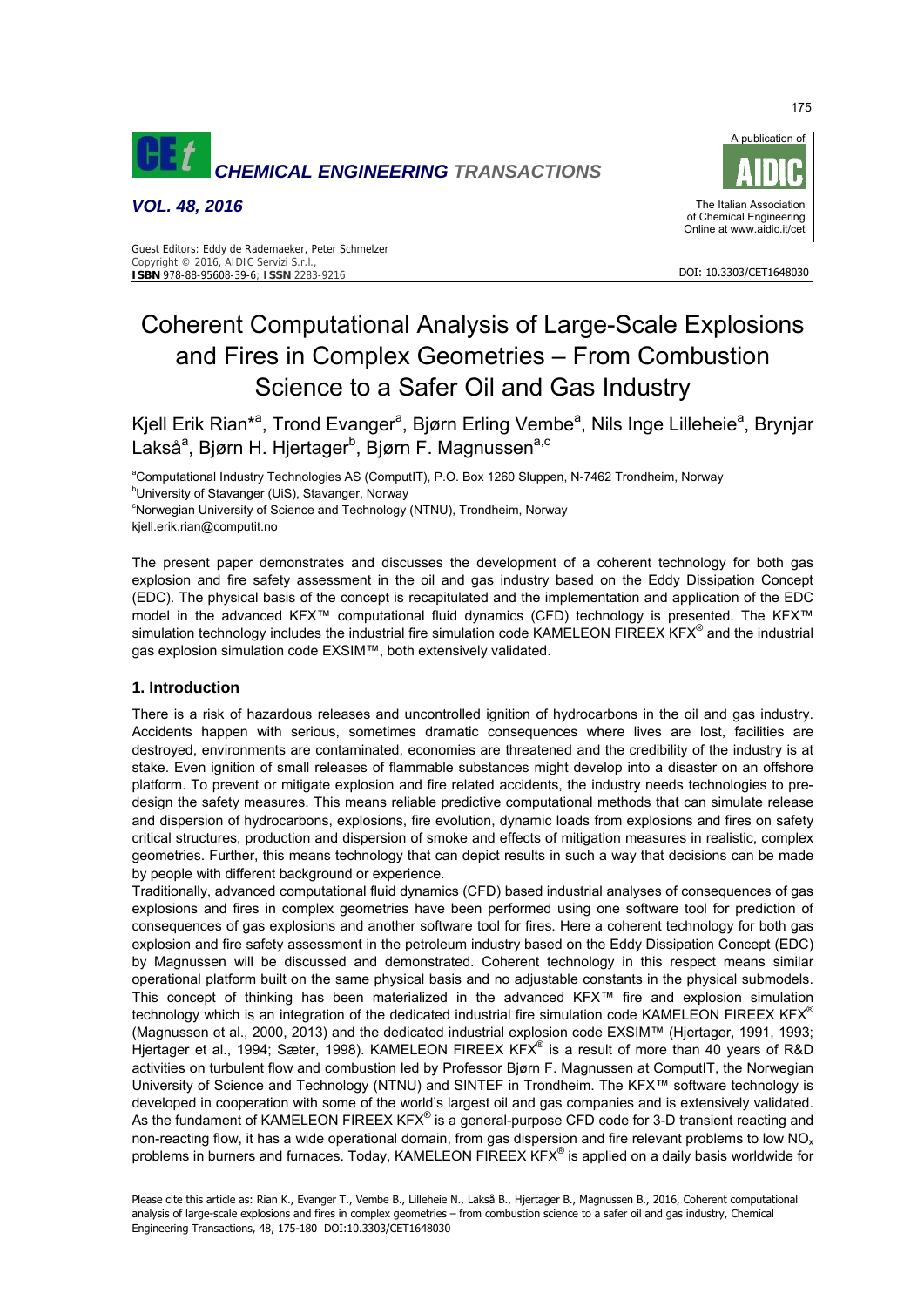a large number of practical gas dispersion and fire analyses in the oil and gas industry, and it is recognized as the leading industrial simulation tool for advanced 3-D analyses of fires in realistic, complex geometries. Similarly, the internationally recognized explosion code EXSIM™ is a result of R&D activities on turbulent reacting compressible flows led by Professor Bjørn H. Hjertager since 1980 at Christian Michelsen Institute (CMI), Telemark University College, Tel-Tek and the University of Stavanger in Norway and at Aalborg University Esbjerg in Denmark. The CFD code EXSIM™ has been developed in close cooperation with the oil and gas company Shell and used for advanced industrial 3-D gas explosion analyses since 1989. EXSIM™ is extensively validated and has been SHELL's main gas explosion simulation tool for more than 20 years. At the end of 2014 rights to the EXSIM™ source code was transferred to ComputIT for further development and integration with the KFX™ simulation technology. EXSIM™ has recently been incorporated as the explosion simulation module KFX-EXSIM™ of the KFX™ simulation technology, utilizing powerful features of KFX™ for handling complex CAD geometry models, efficient pre- and postprocessing as well as an USFOS interface for non-linear dynamic structural response analysis.

In industry application the problem owners and decision makers, and the scientists often have very different background of practical and theoretical understanding. It is therefore important to create a common understanding of the problem and the consequences of the results. This is achieved in the KFX™ simulation technology through extensive use of graphics and video animations. Examples from validation studies and large-scale industry applications are given.

### **2. Modelling turbulent combustion in fires and explosions by the Eddy Dissipation Concept**

Even though fires and explosions behave differently due to the degree of non-premixed/premixed combustion taking place, the underlying physics is similar to what we find in any turbulent combustion environment, even if the overall scales and boundary conditions also may be different. In order to have combustible gases reacting with each other, fuel and oxygen must be mixed at a molecular level, the reactants must be sufficiently heated and the reactants need some time to react. In a turbulent reacting flow, the chemical reactions take place in fine structures of the turbulent fluid, i.e. in sheets or vortices whose smallest linear dimension is substantially smaller than one millimetre and where the rate of combustion is largely dominated by the exchange rate of reactants between these structures and the surrounding fluid. These fine structure regions appear in the highly strained regions between the bigger eddies. The reacting structures may be significant hotter than the surrounding fluid. Furthermore, if the exchange rate between the reacting structures and the surroundings becomes so high that the thermal reactions are unable to keep up with the exchange rate, extinction will occur. This needs to be considered when modelling physical processes occurring in gas explosions and fires such as combustion evolution, flame propagation and acceleration, flame stability, ignition and extinction, soot formation, soot combustion, thermal radiation and effects of fire and explosion mitigating measures. In KFX™ the Eddy Dissipation Concept (EDC) forms the basis for the treatment of these processes, i.e. for the modelling of both fires and gas explosions. This concept builds on a turbulence energy cascade model for interstructural energy transfer first proposed by Magnussen in 1975 and reported in Magnussen (1981). An EDC model for turbulent combustion was first set forth by Magnussen and Hjertager (1976), modified by Hjertager (1982) and extended by Magnussen (1981, 1989, 2005). The newest, validated implementation of EDC exists in KFX™ for fire-related simulations (Magnussen et al., 2013), and an older, validated version is presently used in the KFX-EXSIM™ explosion simulation module (Sæter, 1998). However, both EDC versions are based on the same, fundamental reactor concept of thinking for modelling of turbulent reacting flows. A brief summary of the basis for the EDC model is given below.

In turbulent flow, energy is transferred from the mean flow through the largest eddies and further through smaller and smaller eddies and eventually to the fine structures where mechanical energy is dissipated into heat. In EDC, a turbulence energy cascade model connects the fine structure behaviour to the larger scale characteristics of turbulence like the turbulence kinetic energy, *k*, and its dissipation rate, *ε*. Characteristic scales from the fine structures can be derived as:

$$
u^* = 1.75(\varepsilon \cdot v)^{1/4} \quad \text{and} \quad L^* = 1.43v^{3/4} / \varepsilon^{1/4} \tag{1}
$$

where *u\** is the mass average fine structure velocity, *L\** is the characteristic length scale, and *v* is the kinematic velocity. These scales are closely related to the Kolmogorov scales.

An important assumption in the EDC is that most of the chemical reactions occur in the smallest scales of the turbulence, the fine structures. These fine structures are conceptually treated as well-stirred chemical reactors. The mass fraction occupied by the fine structures is stated as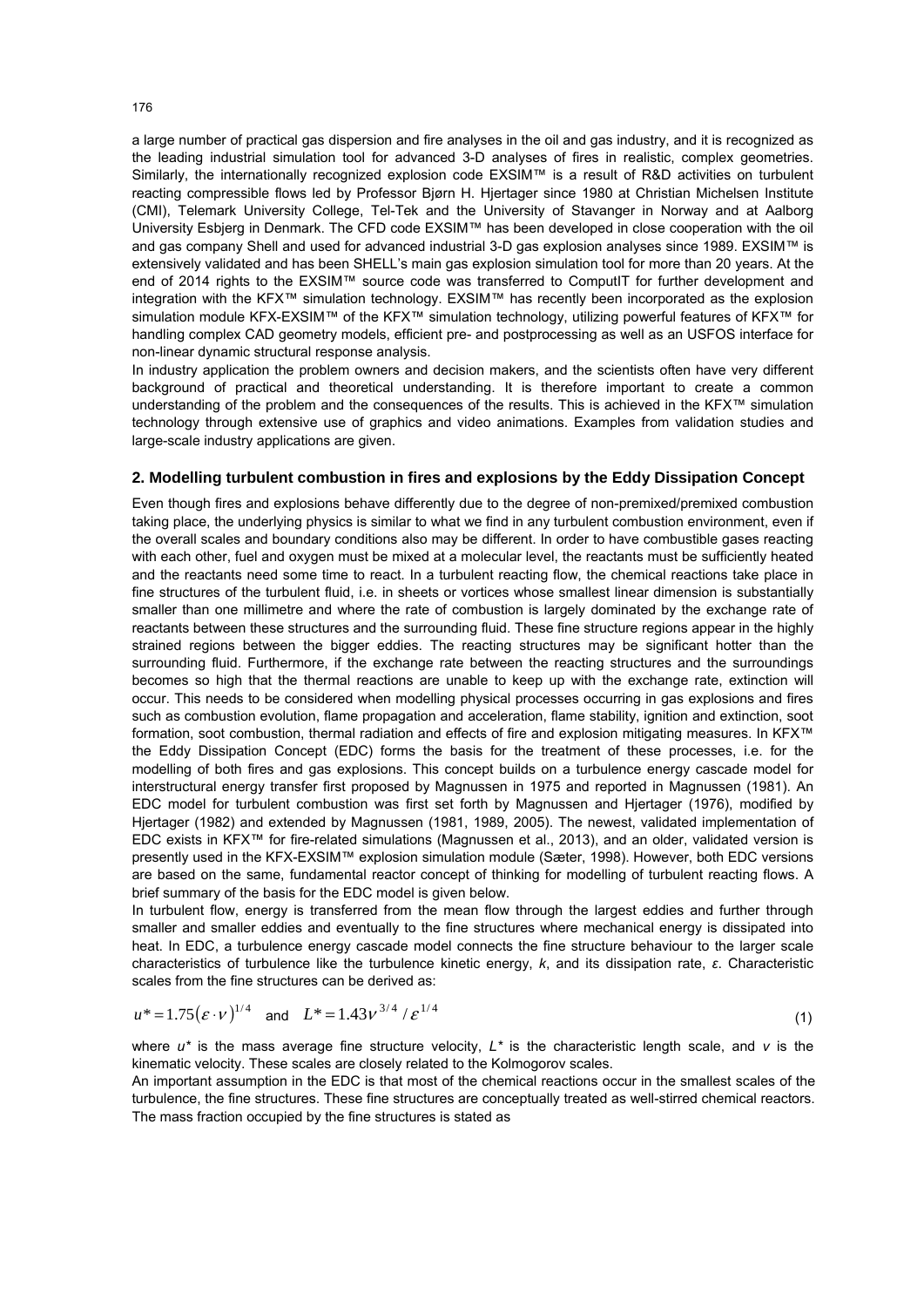$$
\gamma^* = \left(\frac{u^*}{u^*}\right)^2 \quad \text{or expressed by } k \text{ and } \varepsilon \text{ as } \quad \gamma^* = 4.6 \cdot \left(\frac{v \cdot \varepsilon}{k^2}\right)^{1/2} \tag{2}
$$

The transfer of mass per unit of fluid and unit of time between the fine structures and the surrounding fluid can be expressed as:

$$
m = 2 \cdot \frac{u^*}{L^*} \cdot \gamma^* \quad (1/s) \qquad \text{or} \qquad m = 11.2 \cdot \frac{\varepsilon}{k} \quad (1/s)
$$

 Further, the mass transfer rate between a certain fraction, *χ*, of the fine structures and the surrounding fluid can be expressed as

$$
\overline{R}_i = \frac{\overline{\rho} \cdot \dot{m} \cdot \chi}{1 - \gamma^* \cdot \chi} \left( \frac{\overline{c}_i}{\overline{\rho}} - \frac{c_i}{\rho^*} \right) \quad \left( kg / m^3 / s \right)
$$
\n(4)

and consequently per unit volume of the fraction, *χ*, of the fine structure regions as

$$
R_i^* = \frac{\rho^* \cdot m^*}{1 - \gamma^* \cdot \chi} \left( \frac{\overline{c}_i}{\overline{\rho}} - \frac{c_i}{\rho^*} \right) \left( k g / m^3 / s \right) \tag{5}
$$

where \* denotes the fine structures, **¯** represents a mean value and *i* denotes the species. Here, the reacting fraction, *χ*, of the fine structures (sufficiently heated to react) is expressed by:

$$
\chi = \frac{\widetilde{c}_{pr} / (1 + r_{f_{ii}})}{\widetilde{c}_{\min} + \widetilde{c}_{pr} / (1 + r_{f_{ii}})}
$$
(6)

where  $\widetilde{c}_{_{pr}}$  is the local mean concentration of reaction products,  $\widetilde{c}_{\min}$  is the smallest of  $\widetilde{c}_{_{fl}}$  and  $\widetilde{c}_{_{o2}}/r_{_{fl}}$  , and  $r_{\rm f\mu}$  is the stoichiometric oxygen requirement. *χ*, which is a progress variable for the thermal reactions, gives a probability of reaction that is symmetric around the stoichiometric value.

Although the EDC can be used with detailed chemical kinetics, the fast chemistry limit treatment of chemical reactions is sufficient in most fire and explosion simulations of practical interest. Typically, the burnt conditions of the involved major species are then prescribed and we look for the limiting major chemical component. One practical approach can be to assume that the fine structure reactor has reached a state of equilibrium and precalculate the concentrations of major species as a function of mixture fraction and temperature. If we assume that one of the major components, oxygen or fuel, will be completely consumed in the fine structure reactor, Eq. (4) and Eq. (5) can be expressed, respectively, as

$$
\overline{R}_{\scriptscriptstyle{f\mu}} = \frac{\overline{\rho} \cdot \dot{m} \cdot \chi}{1 - \gamma^* \cdot \chi} \cdot \widetilde{c}_{\scriptscriptstyle{\min}} \quad \left( \frac{kg}{m^3 / s} \right) \tag{7}
$$

and

$$
R_{\scriptscriptstyle{fu}}^* = \frac{\rho^* \cdot m^*}{1 - \gamma^* \cdot \chi} \cdot \tilde{c}_{\scriptscriptstyle{min}} \quad \left( kg / m^3 / s \right) \tag{8}
$$

where  $\widetilde{c}_{\min}$  is the smallest of  $\widetilde{c}_{\scriptscriptstyle f\mu}$  and  $\widetilde{c}_{\scriptscriptstyle \sigma 2}/r_{\scriptscriptstyle f\mu}$  , and  $\overline{R}_{\scriptscriptstyle f\mu}$  is the consumption rate of fuel.

Altogether, this gives the necessary quantitative format for treatment of reacting fine structures in turbulent premixed flames and diffusion flames according to the EDC. One distinctive feature of the EDC way of modelling the combustion physics is that turbulent flame propagation is automatically generated by the EDC and not given by an empirical expression for the turbulent burning velocity. Hence, we believe that the EDC establishes a solid fundamental physical basis for coherent treatment of the interaction between flow and combustion in general. Further details on the EDC and the theoretical reasoning behind the concept are given by Magnussen (2005).

177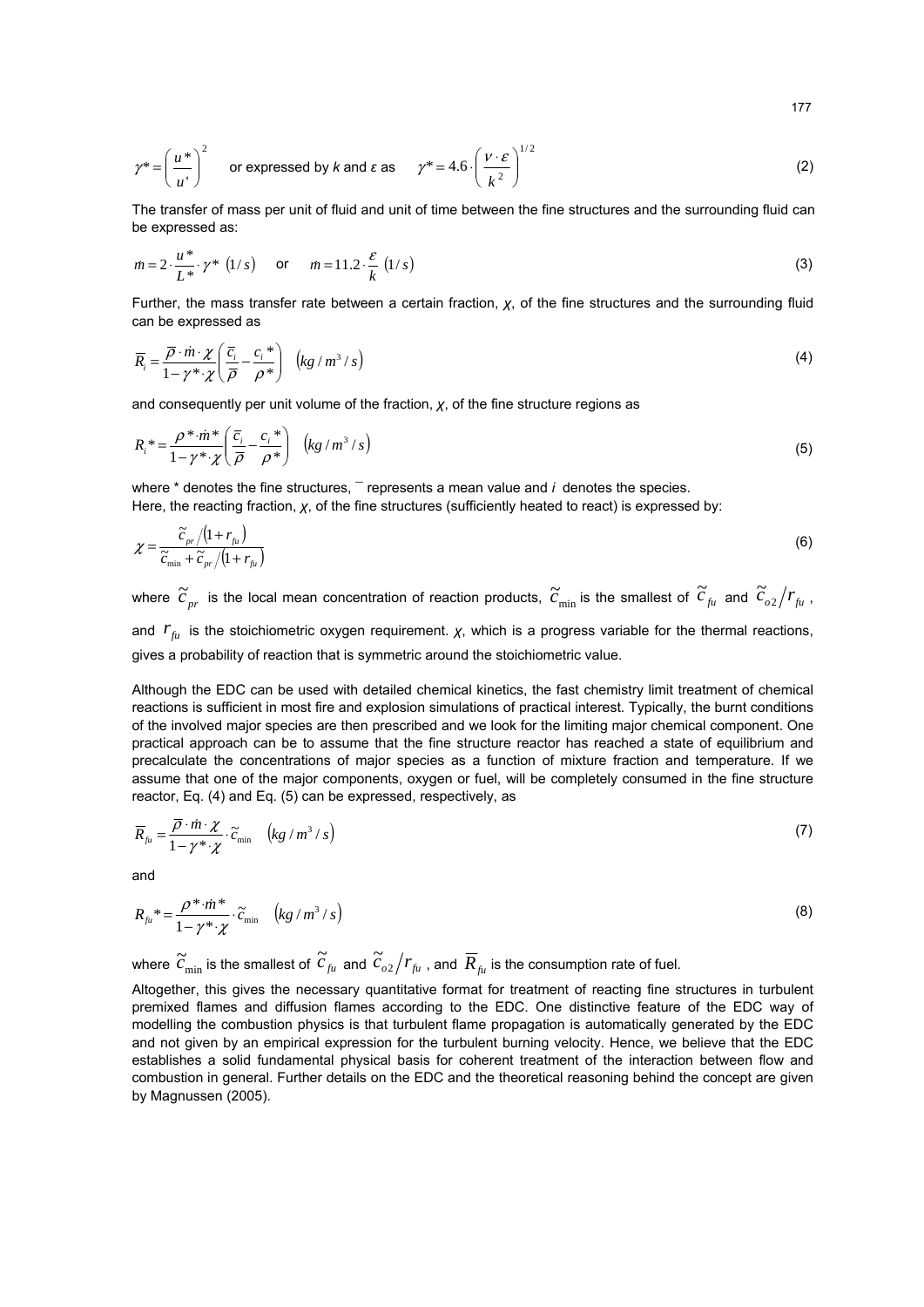### **3. Modelling and simulation of flow and combustion in KFX™**

KFX™ is a finite-volume CFD code that solves the fundamental conservation equations for three-dimensional, time-dependent, turbulent reacting flow using a non-uniform Cartesian grid. Due to computational modelling and efficiency, KFX™ simulates fires using a CFD solver for incompressible flow, while the KFX-EXSIM™ explosion simulation module of KFX™ uses a compressible-flow solver. Turbulence is modelled with the standard *k*-*ε* model including buoyancy terms and standard constants. Combustion is handled according to the EDC, and extinction is modelled from time scales generated by detailed chemistry calculations. Soot formation and combustion is modelled according to modified versions of the models by Magnussen and Hjertager (1976) and Magnussen et al. (1978). The complex soot chemistry is handled by relating soot formation to the carbon content of the hydrocarbon compounds. Further, KFX™ includes a fully coupled pool model that accounts for the interaction of liquid pool spreading, heat transfer and multicomponent mass transfer between the liquid phase and the vapour phase. Moreover, KFX™ includes a fully coupled Lagrangian model for detailed simulation of water-based mitigation systems, such as water mist systems, water curtains, deluge, monitors and sprinklers, as well as simulation of spray fires. In the Lagrangian model, numerical parcels of droplets are followed, and droplet evaporation and break-up are included. Thermal radiation is modelled according to the discrete transport method of Lockwood and Shah (Shah, 1979), and absorption coefficients for water vapour, water droplets, carbon dioxide and soot are included. In the KFX-EXSIM™ explosion simulation module, a quasi-laminar combustion model is applied for the initial laminar flame propagation in a gas explosion.

In KFX™, complex geometries are modelled based on extensive CAD import capabilities. The technology includes a powerful and efficient native KFX™ CAD format that can be used to build complete geometries from scratch or to modify existing geometries imported and converted from another supported CAD format. CAD geometries, including electronic maps of terrain, buildings, modules, process plants, etc., are converted automatically into computational cells for solid constructions or surface/volume porosities used by the calculation model. A porosity/distributed resistance concept for complex geometries is applied to account for effects of subgrid geometry on the flow. A large number of special cells have been developed for boundary conditions of practical interest. There are special cells for high-pressure gas releases and other subgrid models. KFX-EXSIM™ for simulation of gas explosions features automatic optimization of the computational grid for congested areas.

KFX™ results can be presented in several ways, including visualizations in the CAD geometry. Video animations can be generated at observation points inside and outside the computational domain. Furthermore, KFX™ is interfaced with the finite element structure response code USFOS for non-linear dynamic structural response analysis, both for fire loads and explosion loads.

# **4. Examples from validation work and industry application**

KFX™, including the KFX-EXSIM™ module, has been applied in a number of industry analyses ranging from gas dispersion to fire development, gas explosions, water-based fire mitigation, escape route analysis and structural collapse in complex geometries. Fuels may be gases, LNG or liquids for different release and wind conditions. Detailed calculations of temperatures, explosion pressures, thermal radiation, smoke generation and dispersion, fire and explosion loads on structures, visibility, concentrations of species, toxic gases, etc. are performed.

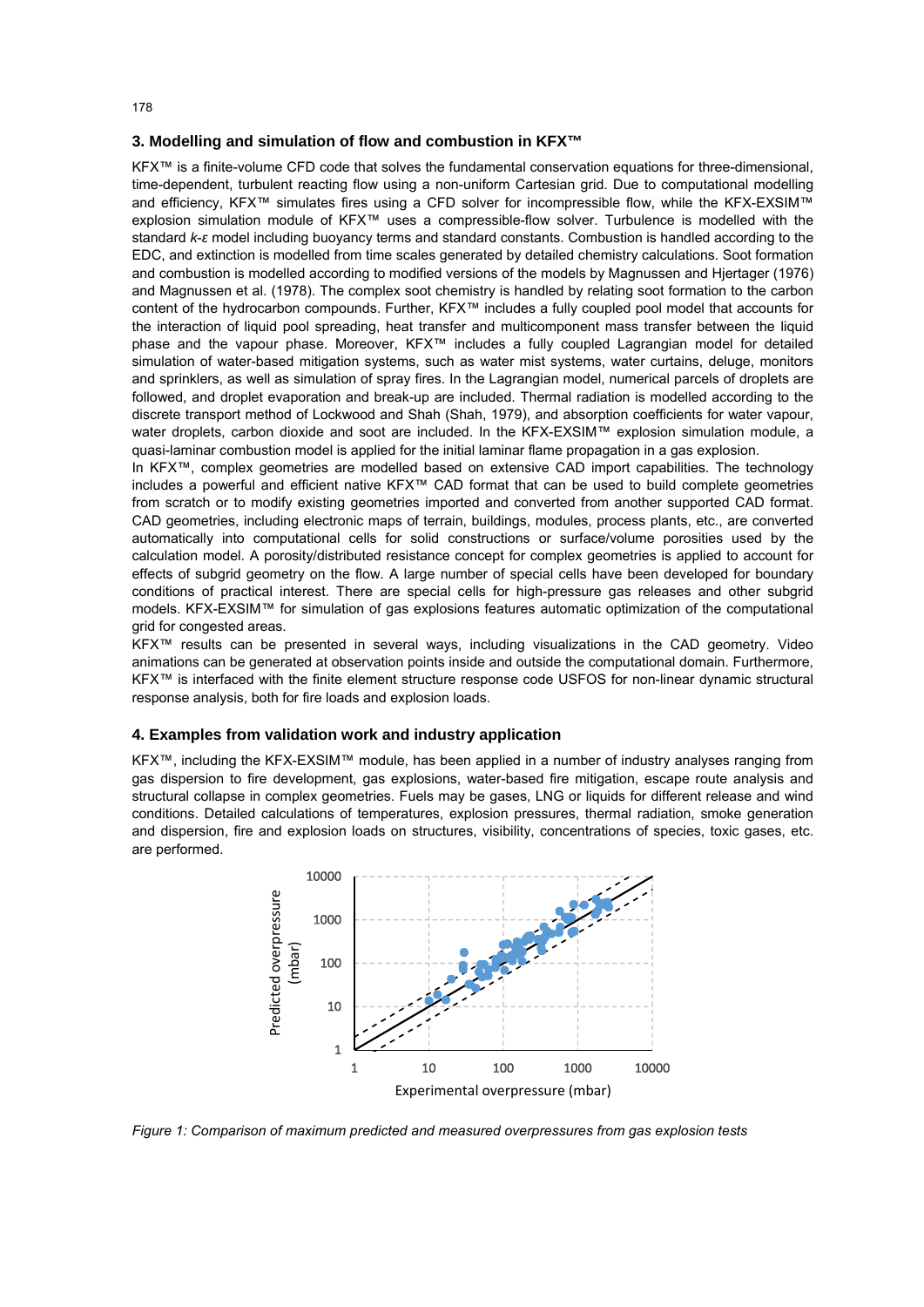Figure 1 shows examples of predicted and measured explosion pressures from validation of the KFX-EXSIM™ explosion model, including full-scale offshore module gas explosion tests (Selby and Burgan, 1998). Other KFX™ model validation tests are reported by, for example, Magnussen et al. (2013) and Rian et al. (2014).

Figure 2 presents the predicted pressure and drag load on a structure from a KFX-EXSIM™ simulation of a hydrocarbon gas explosion aboard a Floating Production, Storage and Offloading (FPSO) vessel.

Figure 3 shows a visualization of a KFX™ simulation of a catastrophic fire from a large accidental release of hydrocarbons on an offshore platform.



*Figure 2: Predicted explosion pressure and drag load footprint on an FPSO structure* 



*Figure 3: KFX™ simulation of a very large fire on an offshore platform* 

## **5. Conclusions**

It is demonstrated how a general concept, the Eddy Dissipation Concept, for treating the interaction between the turbulence and the chemical reactions in flames can be successfully implemented for CFD-based assessment of safety related scenarios in the oil and gas industry. The KFX™ simulation technology featuring the KFX-EXSIM™ module is capable of simulating gas dispersion, gas explosion, fire and mitigation scenarios